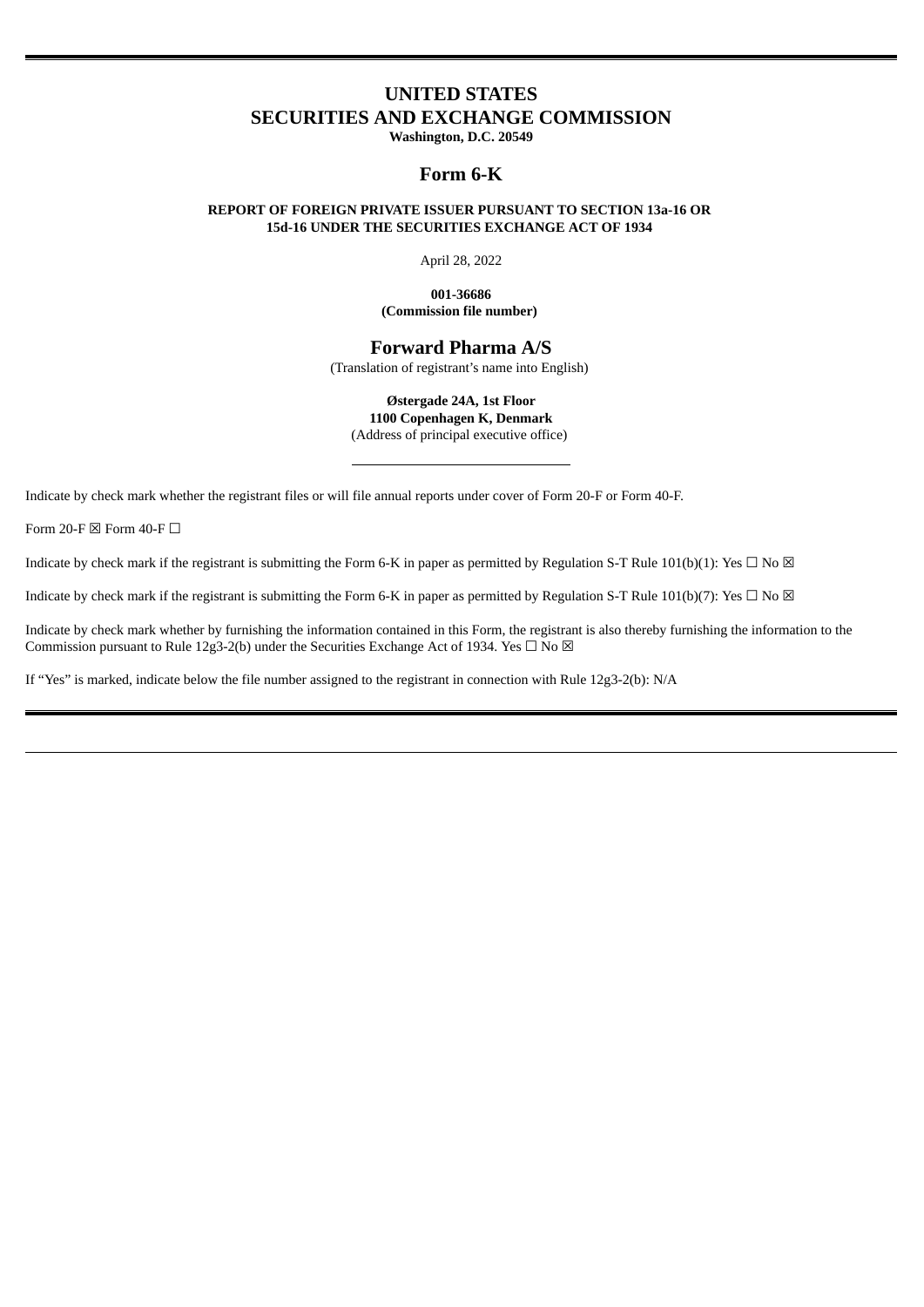### **Item 1. Submission of Application for Debtor-in-Possession**

On April 28, 2022, in connection with the previously disclosed ongoing tax audit in Germany and in anticipation of the receipt of the final tax assessment from the German tax authorities, Forward Pharma GmbH ("FP GmbH"), a wholly owned indirect subsidiary of Forward Pharma A/S (the "Company"), submitted an application to request that the German courts allow FP GmbH to enter into debtor-in-possession ("DIP") proceedings.

For more information regarding the ongoing tax audit in Germany and DIP proceedings, please see the Company's Annual Report on Form 20-F for the year ended December 31, 2021 and the consolidated financial statements included therein.